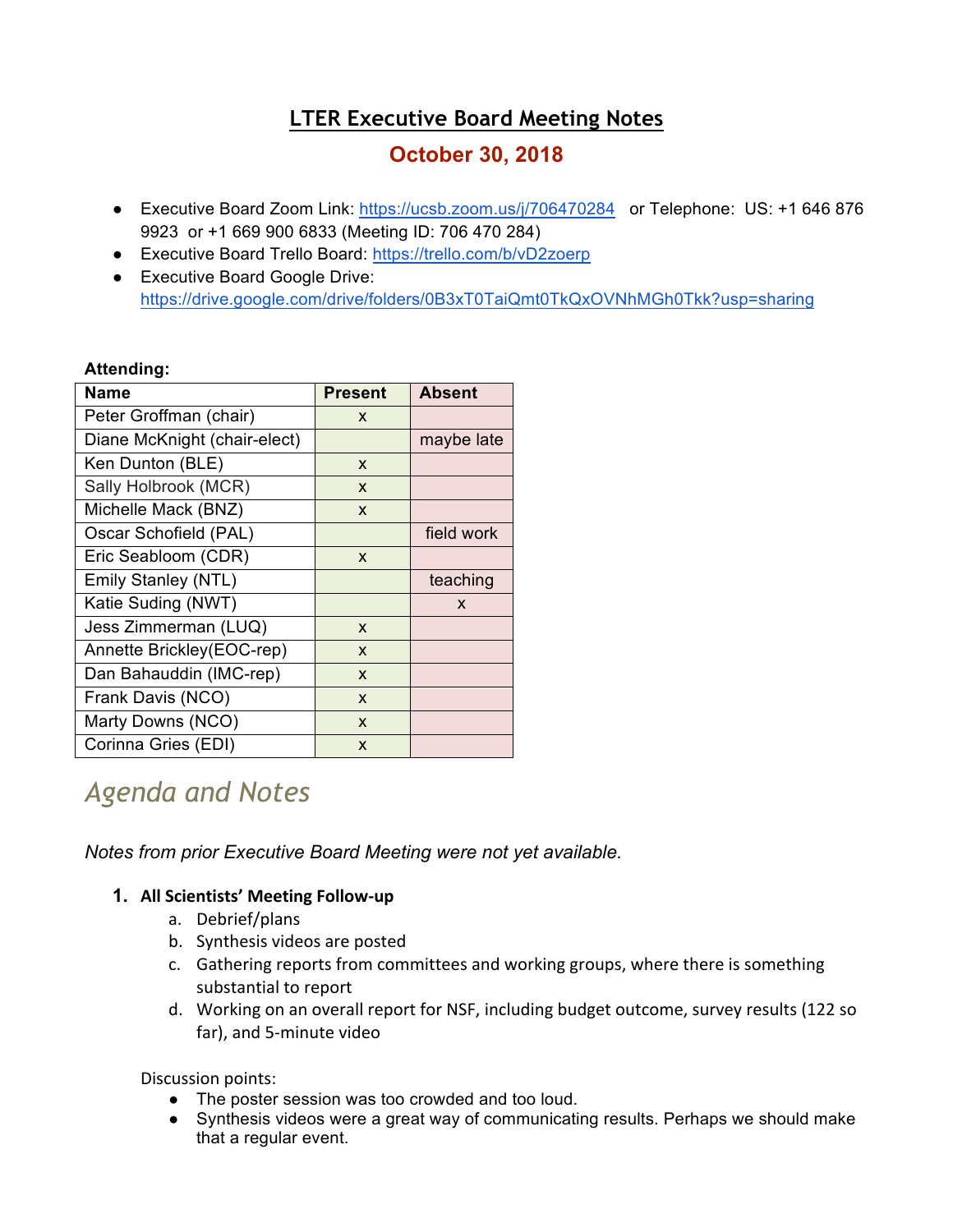- It was helpful to have some time with, and some time without, NSF program officers.
- Interactions around the Baltimore site were uncomfortable. Much confusion remains around conceptual models. We don't have much consensus on what is needed and it is hard to see as a reason to de-fund a long-term project.
- Maybe a more approachable question is: what are the criteria and process for probation.
- What has been the value of these conceptual models over time -- in terms of the sites or in terms of integration? The whole process may have a flaw to it as a review criteria. The conceptual model may not be a good indicator of an integrated research program.
- Maybe at the next science council meeting we could have a session on conceptual models and their role in the site evaluation process. It would be useful to bring in some outside people who think about these kinds of things.
- Maybe we need to include an orientation element for the NSF Program Officers in the Science Council Meetings.

## **2. May Science Council Meeting - discussion deferred until November**

- a. At Luquillo (week of May 13-17)
- b. Tuesday May 14 EB Meeting
- c. Wed-Thur May 15 & 16 SC Meeting
- d. Friday? How do we want to use it?
- e. Theme: 40-year self-study
- f. 2 invitees per site

#### **3. ILTER**

- a. Debrief from the ILTER Coordinating Committee Meetings and the East Asia Pacific meeting
- b. AccelNet opportunity: From the solicitation: The goals of the Accelerating Research through International Network-to-Network Collaborations (AccelNet) program are to accelerate the process of scientific discovery and prepare the next generation of U.S. researchers for multi-team international collaborations. The AccelNet program supports strategic linkages among U.S. research networks and complementary networks abroad that will leverage research and educational resources to tackle grand scientific challenges that require significant coordinated international efforts. The program seeks to foster high-impact science and engineering by providing opportunities to create new collaborations and new combinations of resources and ideas among linked global networks.

AccelNet awards are meant to support the connections among research networks, rather than supporting fundamental research as the primary activity.

7-9 awards for a total of \$3-6M (~\$500K). Letter of Intent due December 21, full proposal due February 28.

Three possibilities have been discussed:

- Michael Mirtl (ILTER secretariat) is really interested in coordinating a multi-level global observation network with coordinated networks of different intensities: NEON, NEON lite, NEON very lite.
- General ILTER-LTER proposal focusing on the "rules of life" big idea and engaging with international monitoring networks.
- The Pacific Rim Collaboration Network is making separate plans, possibly with the Taiwanese network.